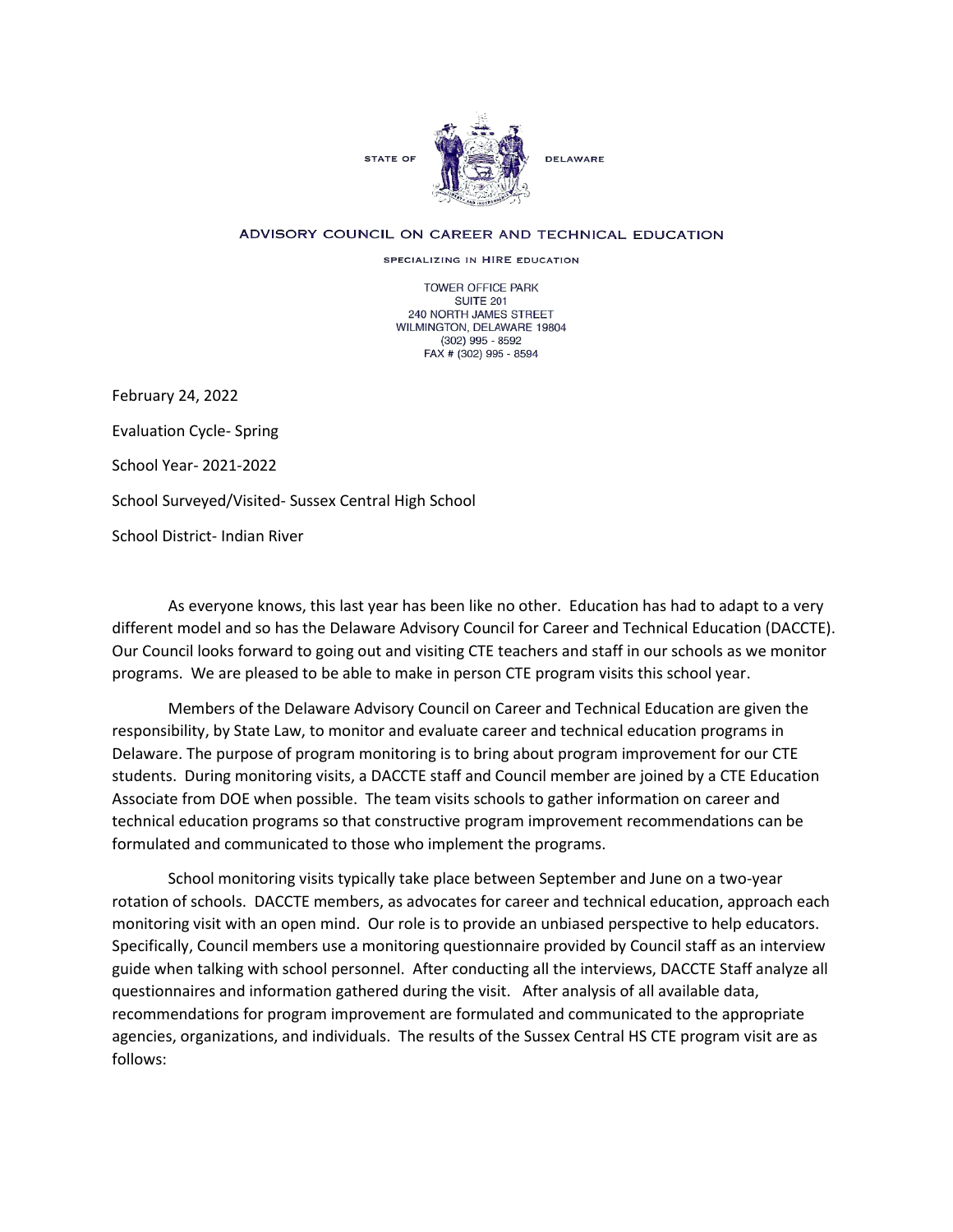• 7 teachers were interviewed, and 12 surveys were completed. 14 unduplicated contacts.

| Survey/Interview<br>Question                                                                   | Data shows<br>this area is<br>being met | Data shows<br>this area<br>needs more<br>focus | Data is<br>inconclusive | <b>Notes</b>                                    |
|------------------------------------------------------------------------------------------------|-----------------------------------------|------------------------------------------------|-------------------------|-------------------------------------------------|
| Pathways have                                                                                  |                                         |                                                |                         |                                                 |
| sequenced courses                                                                              |                                         |                                                |                         |                                                 |
| Pathways are approved<br>through DOE                                                           |                                         |                                                |                         |                                                 |
| English, Math, Science,<br>Social Studies Integration<br>into CTE coursework                   |                                         |                                                |                         |                                                 |
| <b>Facilities</b>                                                                              |                                         |                                                |                         |                                                 |
| <b>Instructional Supplies</b><br>and Materials                                                 |                                         |                                                |                         |                                                 |
| <b>Instructional Equipment</b><br>and Technical Support                                        |                                         |                                                |                         |                                                 |
| Advisory Committee in<br>place and supporting CTE<br>programs                                  |                                         |                                                |                         |                                                 |
| CTSO available and<br>participating in Local,<br>State, Regional, and<br><b>National Level</b> |                                         |                                                |                         |                                                 |
| <b>Work-Based Learning</b><br>Opportunities                                                    |                                         |                                                |                         |                                                 |
| Pathways prepare<br>students for entry level<br>positions after HS<br>(credentialing, etc.)    |                                         |                                                |                         |                                                 |
| Career Pathway<br><b>Selection Process</b>                                                     |                                         |                                                |                         |                                                 |
| <b>Education Plans contain</b><br>Career Pathways                                              |                                         |                                                |                         | Surveys report<br>mostly unknown                |
| Programs receive<br>Federal/State funding<br>(Perkins/509)                                     |                                         |                                                |                         | Most staff report<br>unknown funding<br>amounts |
| <b>Budget</b><br>Availability/Development                                                      |                                         |                                                |                         |                                                 |
| 3 Year Budget/Long<br><b>Terms Planning</b>                                                    |                                         |                                                |                         |                                                 |